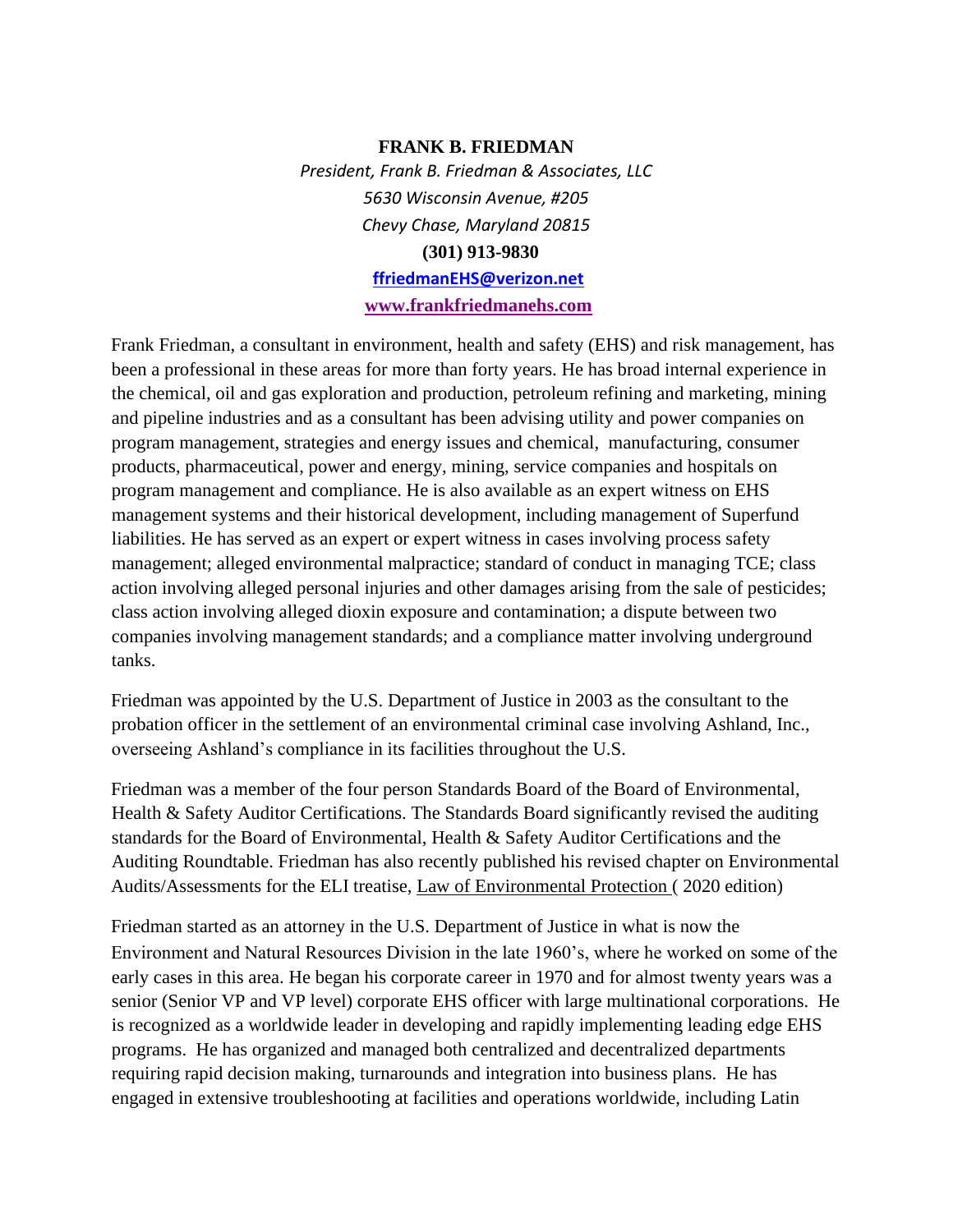America, China, Singapore, Thailand and Europe. His book, Practical Guide to Environmental Management (Environmental Law Institute,  $11<sup>th</sup>$  edition,  $2011$ ,  $12<sup>th</sup>$  edition (with John C. Cruden) to be published in 2022), is widely viewed as the standard reference and teaching text on its subject. That book also contains detailed discussions relating to the integration of environment, safety, health and process safety/risk management as well as auditing.

He was named by the National Law Journal as one of a small group "who stand out not only for their success in representing their clients' interest, but also for their influence on the law." He has been a member of the Executive Committee and Chairman of the Finance and Audit Committee of the Board of Directors of the Environmental Law Institute, as well as having served as a Visiting Scholar, working with the Institute on various management issues. He also has advised the U.S. Department of Justice and EPA on environmental management systems, including as a Distinguished Speaker to the Office of Enforcement and Compliance Assurance.

He has served as Co-Chairman of the Climate Change, Sustainable Development, and Ecosystems Committee of the American Bar Association's Section on Environment, Energy and Resources. He is a member of an advisory committee on the environmental law program at Columbia Law School.

He received his AB in 1962 from Columbia College and his JD in 1965 from Columbia Law School.

# **PROFESSIONAL EXPERIENCE**

## **Vice-President, Health, Safety and Environment, ELF AQUITAINE, INC. (1998 through May 2000)**

Newly created position for U.S. holding company of Elf Aquitaine to build a higher profile presence in the U.S. in the environment, health and safety (EHS) areas.

- Advised Elf Aquitaine and its subsidiaries on important EHS issues in the U.S. affecting worldwide regulatory policies, programs, strategic planning and other impacts.
- Involvement in leadership position in organizations and with individual contacts in critical government, industry and non-governmental organizations.
- Regular memoranda on key issues such as global warming, fuel composition, mobile source regulations, exploration and production, refining issues and other U.S. regulatory issues.
- Heavy involvement in global warming issues both domestic and international.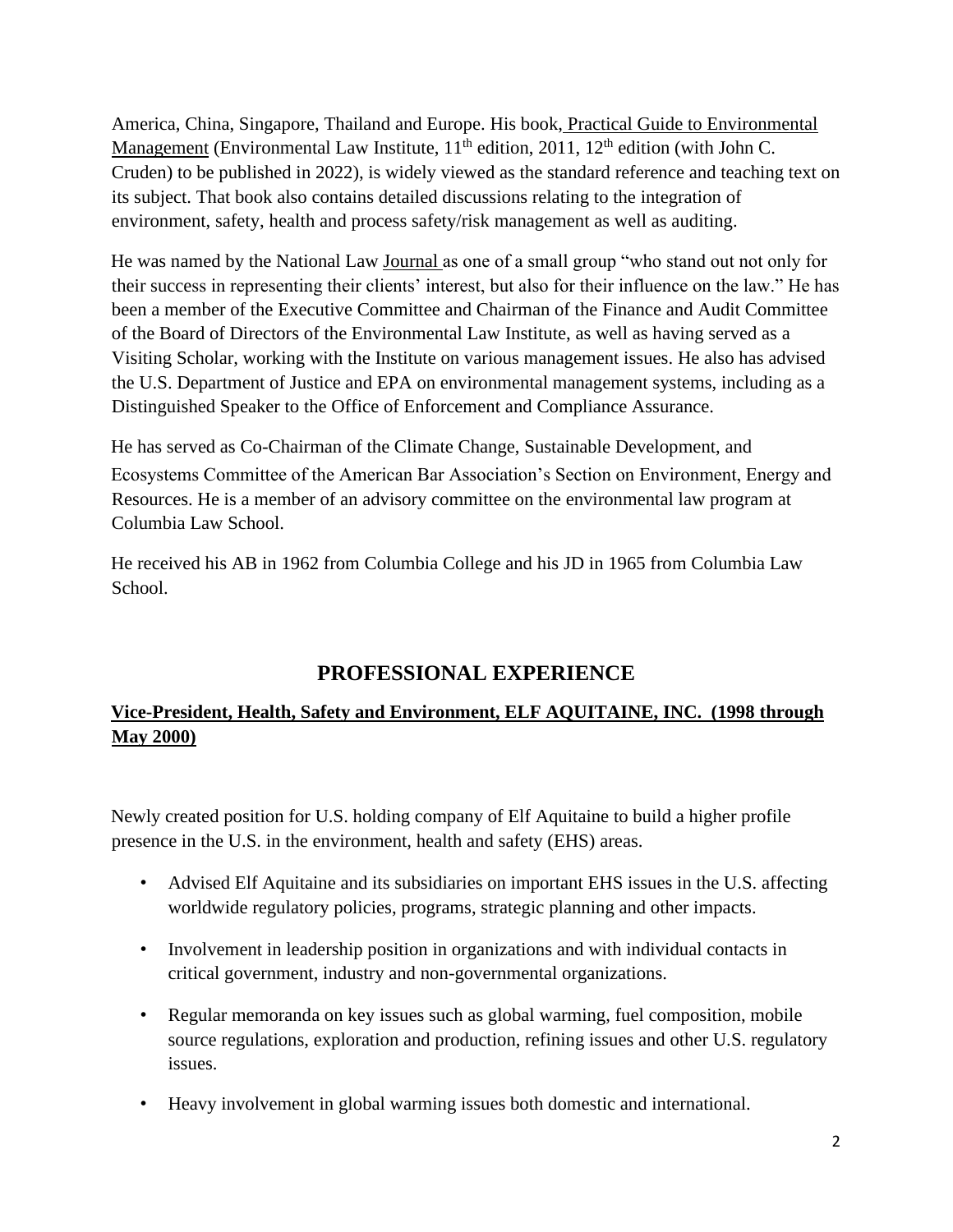- Involvement in leadership role and advice on policies and programs that are viewed as effective leadership vehicles in the EHS area.
- Developed or assisted in developing U.S. positions for advocacy as required.
- Monitor EHS programs of U.S. subsidiaries.

## **Senior Vice President, Environment, Health and Safety and Special Counsel, ELF ATOCHEM, North America, Inc. (now Arkema) (1994 - 1998)**

Newly created position reporting to the President and CEO to establish programs and improve compliance of a recently formed chemical company with significant environment, health, safety and risk management compliance and management issues.

- Established management accountability and moved from achieving compliance to state of the art management systems and significant reduction of legal costs
- Reorganized and built an effective health, environment and safety staff at Corporate Headquarters and plants.
- Implemented sophisticated data management systems and program to review overall costs of EHS programs and to determine long-term appropriate staffing.
- Active involvement in management of the Company as a member of the Executive Committee and Manufacturing Committee.
- Broadly communicated the compliance and management system improvements at programs sponsored by EPA, the American Bar Association and others as well as in the 7th edition of my book, Friedman, Practical Guide to Environmental Management, Environmental Law Institute, (1997).

## **Partner, McClintock, Weston, Benshoof, Rochefort, Rubalcalva and MacCuish (now Alston & Bird), Los Angeles, California (1993 - 1994)**

Los Angeles law firm with one of the largest environmental law practices in California.

• Appeared before EPA on behalf of clients and counseled national and international companies and industry coalitions in California and Washington, D.C. on Clean Air Act and environmental compliance issues.

## **Vice President – Health, Environment and Safety and Special Counsel, OCCIDENTAL PETROLEUM CORPORATION, Los Angeles, California (1981 - 1993)**

Developed and implemented an environmental, health, safety and risk engineering program for worldwide operations of \$11-billion diversified company (oil and gas, chemicals, coal and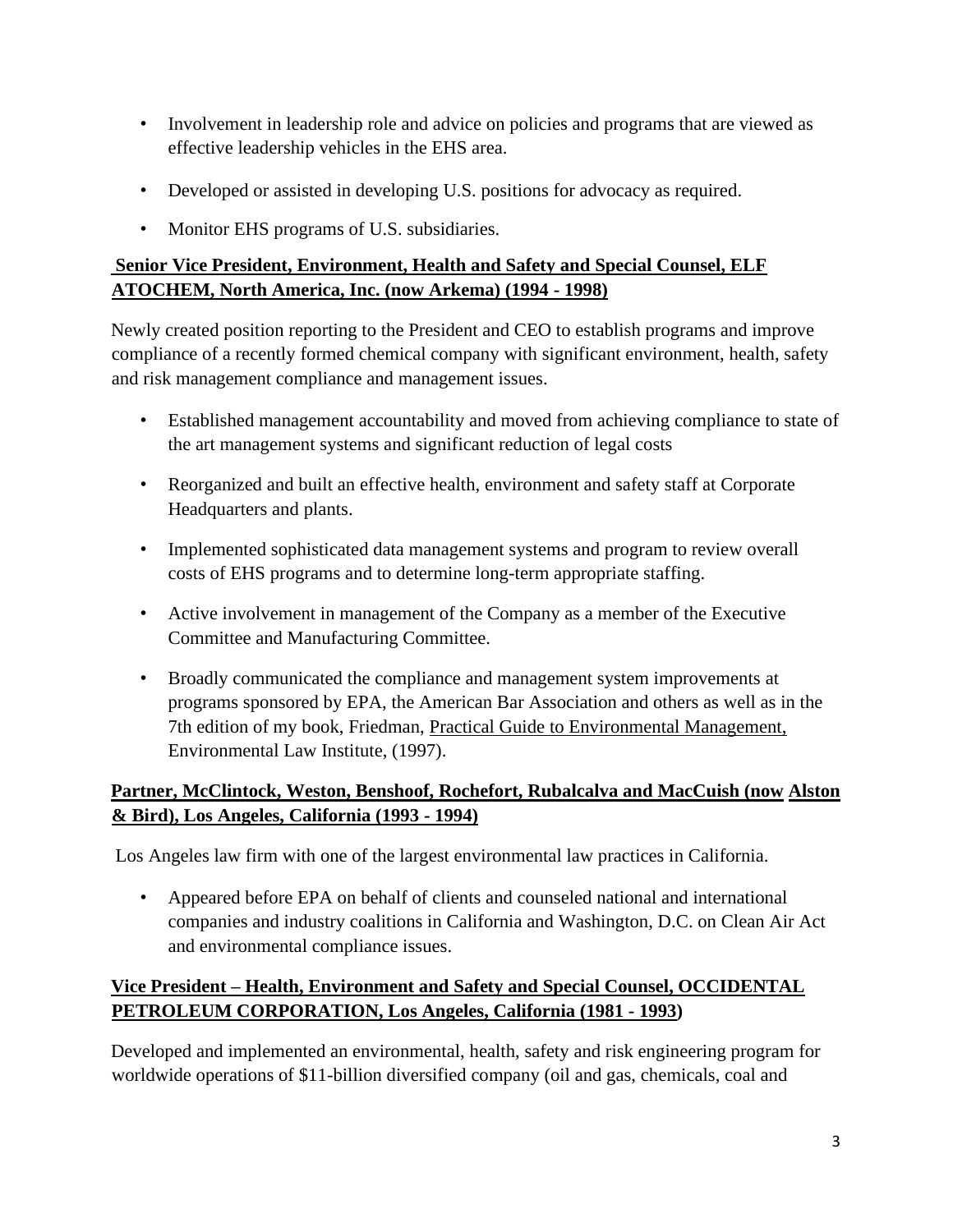pipelines). The program gained international recognition as a leading edge model for other companies to follow.

- Recognized by The National Law Journal as one of ten lawyers who represent industry "who stand out not only for their success in representing their clients' interest, but also for their influence in the shaping of environmental law"
- Direct involvement as corporate counsel, including litigation and hearings in major permitting and regulatory concerns relating to environment, health and safety. These included:
	- o Handling major acquisitions, including review of documents, site visits, interviews and preparation of documents.
	- o Obtaining California Coastal Commission offshore drilling permit over the objection of the commission's staff, increasing value of offshore leases by millions of dollars.
	- o Breaking 2-year logjam after failure by outside counsel, obtaining reversal of recommendation of EPA regional staff through personal contract and advocacy, and securing energy-from-waste PSD permit within 60 days.
	- o Contacting Department of Justice directly after year-long settlement negotiation by outside counsel and acting as catalyst for settlement of major Superfund case within 6 months.
	- o Reviewing major environmental cases for general counsel and outside counsel, recommending defense strategies which saved many millions of dollars.
- Negotiated extensive agreement with Chinese partners in the largest surface mine in the world to secure major improvements in process safety, environmental and safety procedures and management, after extensive failures of equipment and major accidents.
- Frequent writer and lecturer on the Clean Air Act including the annual ALI/ABA Conference on Environmental Law (1973 through 1993); ABA/EPA Workshops on Air Quality; the Annual Conference on Environmental Law of the ABA's Section of Natural Resources, Energy and Environmental Law (SONREEL) (most recently in 1993); the Los Angeles portion of SONREEL 's Teleconference on the Clean Air Act Amendments of 1990 (1992); and the Los Angeles County Bar Association's Annual Conference on Environmental Law (1992)

### **ATLANTIC RICHFIELD COMPANY, Los Angeles, California (1970 - 1981)**

**Manager, External Affairs, Occupational & Environmental Protection, Corporate Headquarters (1979 – 81)**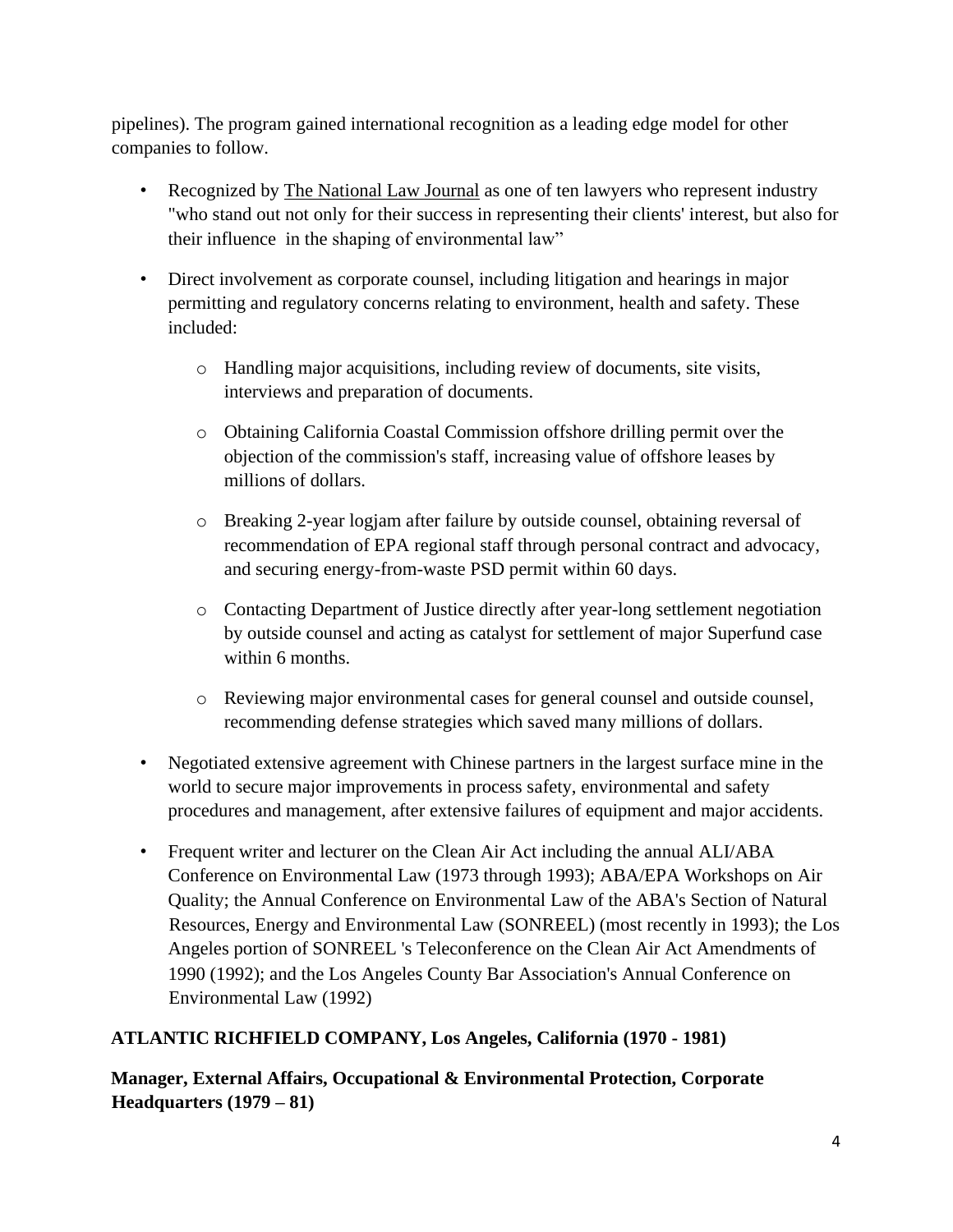Corporate responsibility for legislative and regulatory issues relating to environment, health and safety. Built credibility of ARCO with EPA, Department of Justice and environmental organizations.

### **Director, Environment, Health and Safety, ARCO Chemical Co., Philadelphia, Pennsylvania (1978 - 1979)**

Developed and implemented integrated programs for environmental, health and safety, including regulatory and legislative advocacy. Reported directly to President of Arco Chemical Company.

#### **Counsel, Corporate Headquarters (1973 - 78)**

Extensive involvement in litigation and administrative matters; supervised environmental legal work for chemical, oil and gas, pipeline, coal and mineral operations and served as corporate counsel for public affairs.

#### **Attorney, Oil and Mineral Operations, Denver, Colorado (1971 - 73)**

Extensive litigation involvement; responsibility for all legal work relating to oil shale operations, and served as environmental counsel for all mineral operations.

#### **Attorney, Eastern Region Headquarters, Philadelphia, Pennsylvania (1970 - 71)**

Primary responsibility for environmental legal matters relating to Atlantic Richfield Company's eastern operations (refining, marketing, distribution, pipelines, etc.).

### **U.S. DEPARTMENT OF JUSTICE Washington, DC (1967 - 1970)**

### **Trial Attorney, Appellate Section, Land & Natural Resources (now Environment & Natural Resources Division)**

- Briefed and argued over 30 major natural resource, energy and environmental cases throughout the United States.
- Recommendations to Office of the Solicitor General on appeal of cases to U.S. Courts of Appeal and petitions for certiorari to the U.S. Supreme Court.

#### **U.S. FEDERAL COMMUNICATIONS COMMISSION Washington, D.C. (1965 - 1967)**

#### **Attorney**

• Hearings and administrative issues.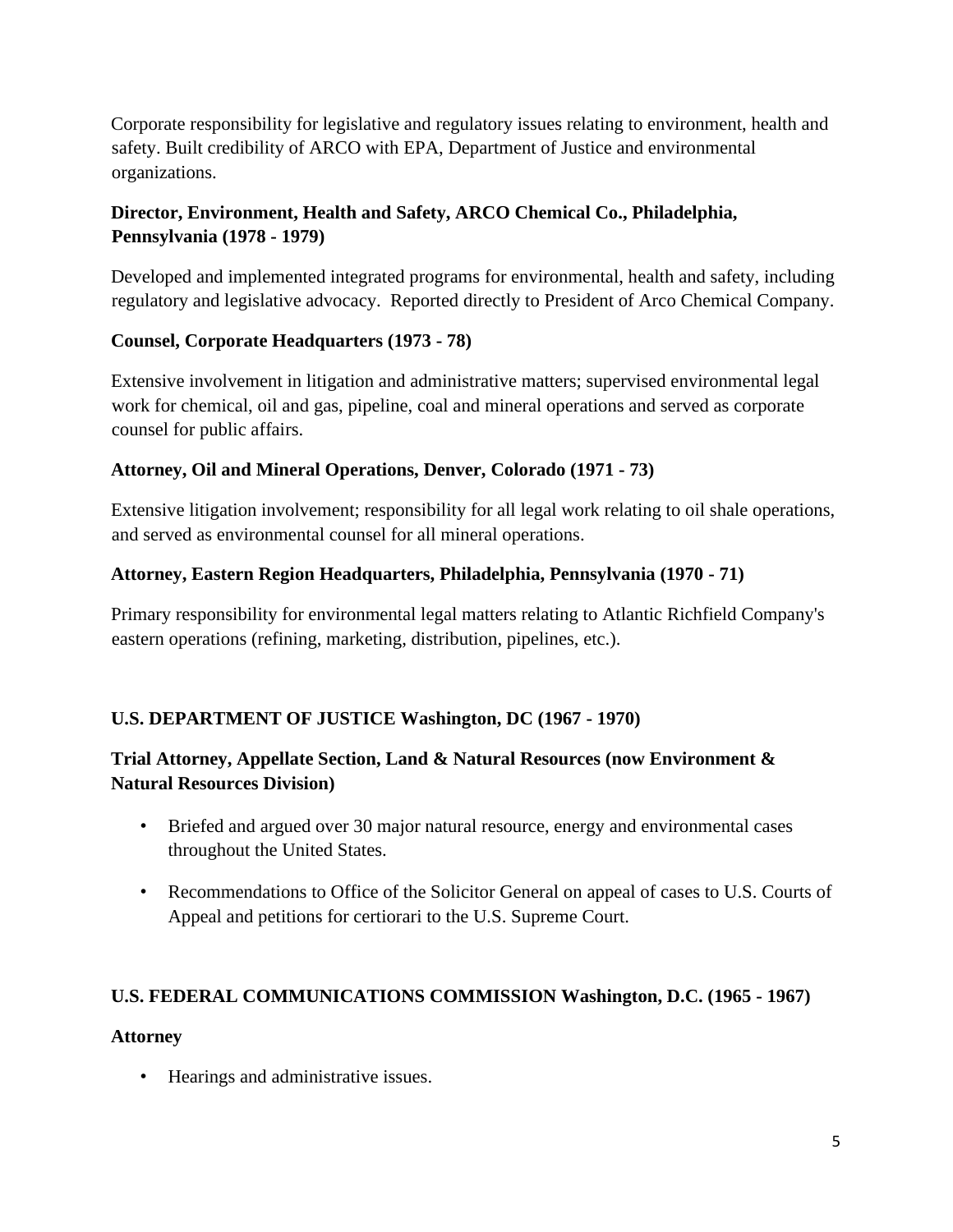## **EDUCATION**

J.D., 1965 Columbia Law School, New York, NY;

A.B., 1962 Columbia College, New York, NY (History)

## **BAR ADMISSIONS**

Washington, D.C.; California; Colorado; Pennsylvania; U.S. Supreme Court; and various federal courts.

## **PUBLICATIONS/BOOKS**

- Practical Guide to Environmental Management (Environmental Law Institute 1988, 11th Edition, 2011,  $12<sup>th</sup>$  edition (with John C. Cruden) to be published in 2022)
- Gayle Environmental Almanac (Russ Hoyle, editor) Chapter 6, Business and the Environment, an Unheralded, Unfinished Revolution (1994)
- Practical Guide to Environmental Law (with David Sive) (ALI/ABA 1987). Also author of chapters on Dealing with Federal State and Local Agencies and Citizen Organizations and Environmental Auditing (with David Giannotti) (see also 3 Practical Real Estate Lawyer 53 (November 1987))
- Editorial Advisory Board, treatise on Environmental Protection Law (ELI and Clark Boardman and Co., 1989, revised 1995, 1996. 1997, 2003, 2008, 2011, 2013, 2015, 2017 and 2020). Also author of chapter on Environmental Auditing
- Editorial Advisory Board, treatise on Sustainable Development Law (ELI and Clark Boardman & Co 1992)

# **REPRESENTATIVE PUBLICATIONS/ARTICLES**

#### 1990 – Present

Teaching the Business Case (with James K. Vines), 31 Environmental Forum 34 (November/December 2014)

Climate Change and Legal Issues for Auditors (with Jean H. McCreary, Sharon A. Snyder and Henry Balikov), Auditing Roundtable Newsletter (December 2007)

Integration and Culture, the Linchpins for Success in a Scary World, Auditing Roundtable (September 2004))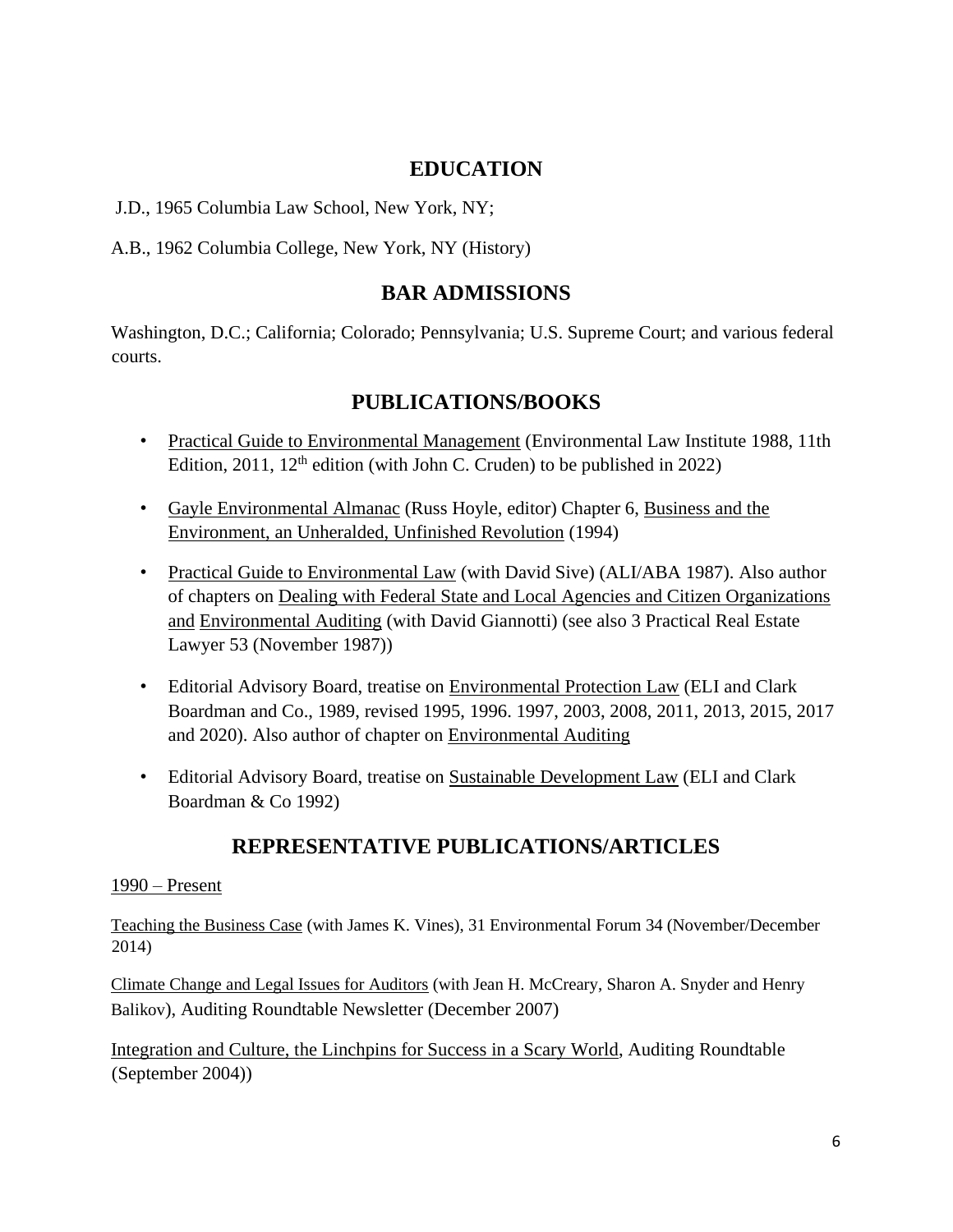Environmental Management Systems-Managing Cost Effectively While Assuring Compliance, 10 Corporate Environmental Strategies, 2-117 (June 2003)

NEPA, An Industry Perspective, Environmental Impact Assessment, ALI-ABA Course of Study Materials (April 23-25, 2003) at p.481

Environmental Management Systems-Managing Cost-Effectively While Assuring Compliance, Proceedings of 32<sup>nd</sup> Annual Conference on Environmental Law, at p.45, Section of Environment, Energy and Resources, American Bar Association (March 13-16, 2003)

After all those texts, the writer finally speaks (Discussion of  $9<sup>th</sup>$  Edition of Practical Guide to Environmental Management), 20 Environmental Forum 60 (January/February 2003)

Management Systems and Forest Products, Proceedings of 10<sup>th</sup> Section Fall Meeting at p. 93, Section of Environment, Energy and Resources, American Bar Association (October 9-13, 2002)

Profile-He Wrote The Book On It (Interview with Frank B. Friedman), 19 Environmental Forum 36 (September-October 2002)

Managing Environmental Operations in a Foreign Country, International Environmental Law at p. 161, ALI-ABA Course of Study Materials (April 4-5, 2002)

ABA Resolution Encouraging Environmental Management Systems, 2 Second Generation Issues Committee Newsletter 17, Section of Environment, Energy and Resources, American Bar Association (September 2001)

Green Arthritis (with Richard MacLean), 17 Environmental Forum (November/December 2000), p. 36

ISO 14001 And Related Environmental Management System Developments 3 International Environmental Law Committee Newsletter 3, Section of Environment, Energy and Resources, American Bar Association (September 2000), p. 2

The Changing Scope of Environmental Management, Environmental Management, (January 2000), p.38

EPA's Parallel Track Proposal-Is It Going to the Right Station, 16 Environmental Forum, (November/December 1999), p. 49

The Clean Development Mechanism, Can It Become a Reality? Earth Technologies Forum (1999)

Corporate Environmental Strategies Develop Cross-Border Finesse, Legal Times, Business without Borders (December 1999), p. 8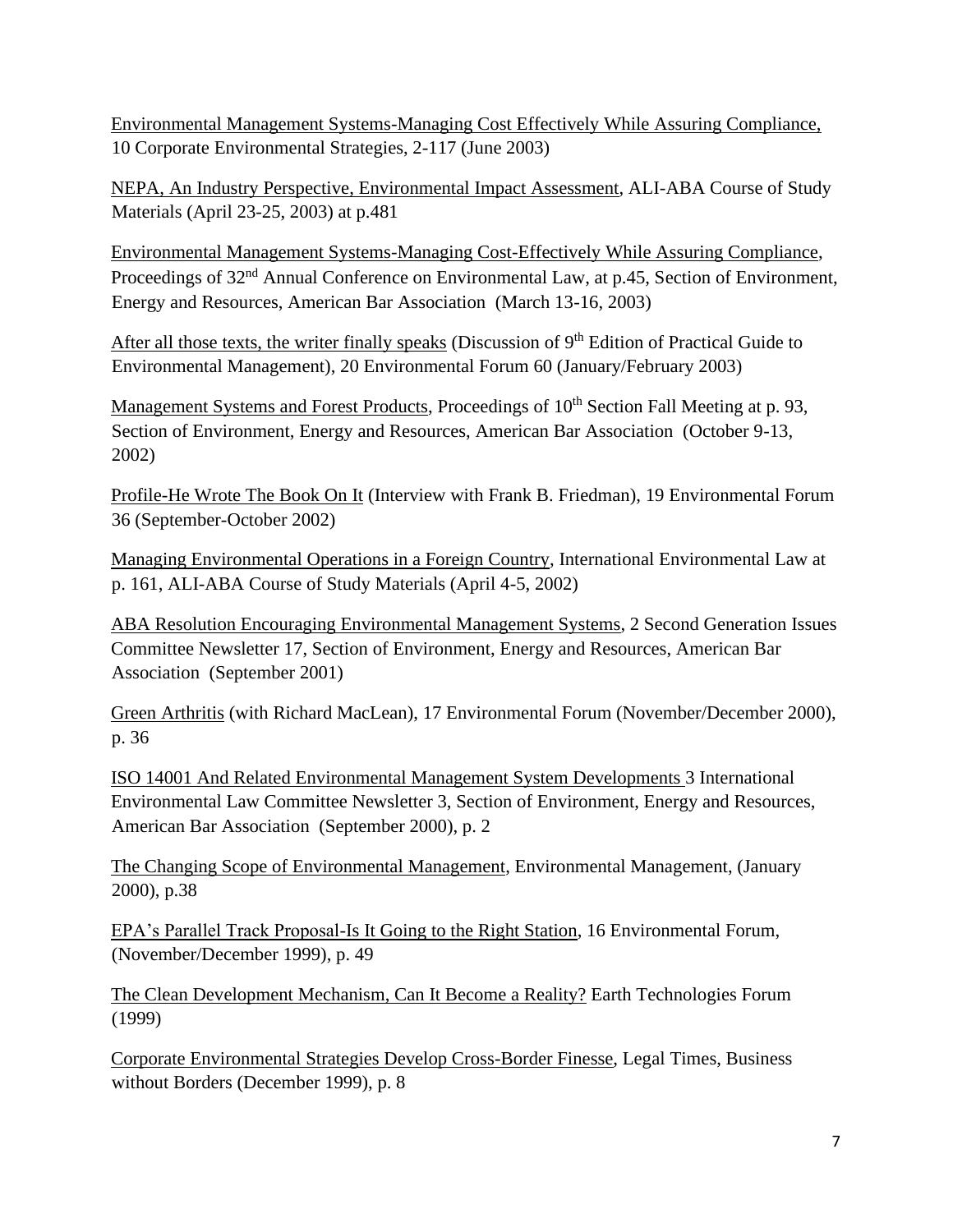The Party is Over – The Changed Practice of Environmental Law, 31 Trends, ABA Section of Environment, Energy and Resources Newsletter (November/December 1999), p 5

Risk Management Program Rewards Good Planning, Chemical Processing (February 1996), p. 34

Accounting for Unascertainables, Corporate Environmental Strategy, (October 1993), p. 59

Presidential Involvement in Clean Air Act Implementation (with E. Rosenberg), 7 Natural Resources & Environment 28 (1992)

The Perils of Self-Assessment or No Good Deed Goes Unpunished, Global Environmental Management Initiative Corporate Quality/Environmental Management Conference (March 1618, 1992)

The Changing Role of the Environmental Manager, 35 Business Horizons 25 (March/April, 1992)

Is This Job Worth It?, 8 Environmental Forum 21 (May/June, 1991)

Environmental Management for the Future: Environmental Auditing Is Not Enough, 12 Cardozo Law Review 1314 (April, 1991)

Potential Legal Liability Issues Resulting From Quality Measurement Tracking Systems, Global Environmental Management Initiative Corporate Quality/Environmental Management Conference (January 9-10, 1991)

#### 1980-1989

Why Industry Needs A New Clean Air Act (with E. Rosenberg), 6 Environmental Forum 6 (May/June 1989)

Effective and Turf-Free Organization and Management of the Environmental Function (with J. Wilkenfeld), Environmental Management Report (3rd Quarter, 1987), p. 11

Corporate Environmental Programs and Litigation. ~ Role of Lawyer Managers in Environmental Management, 45 Public Administration Review 768 (December 1985)

Managing and Resolving Corporate Environmental Issues, 3 Environmental Forum 28 (February, 1985)

NEPA - An Industry Perspective, 3 Environmental Forum 39 (January 1985)

Organizing and Managing Effective Corporate Environmental Protection Programs, 3 Environmental Forum 40 (May 1984)

60's Activism and 80's Realities, 2 Environmental Forum 9 (July 1983)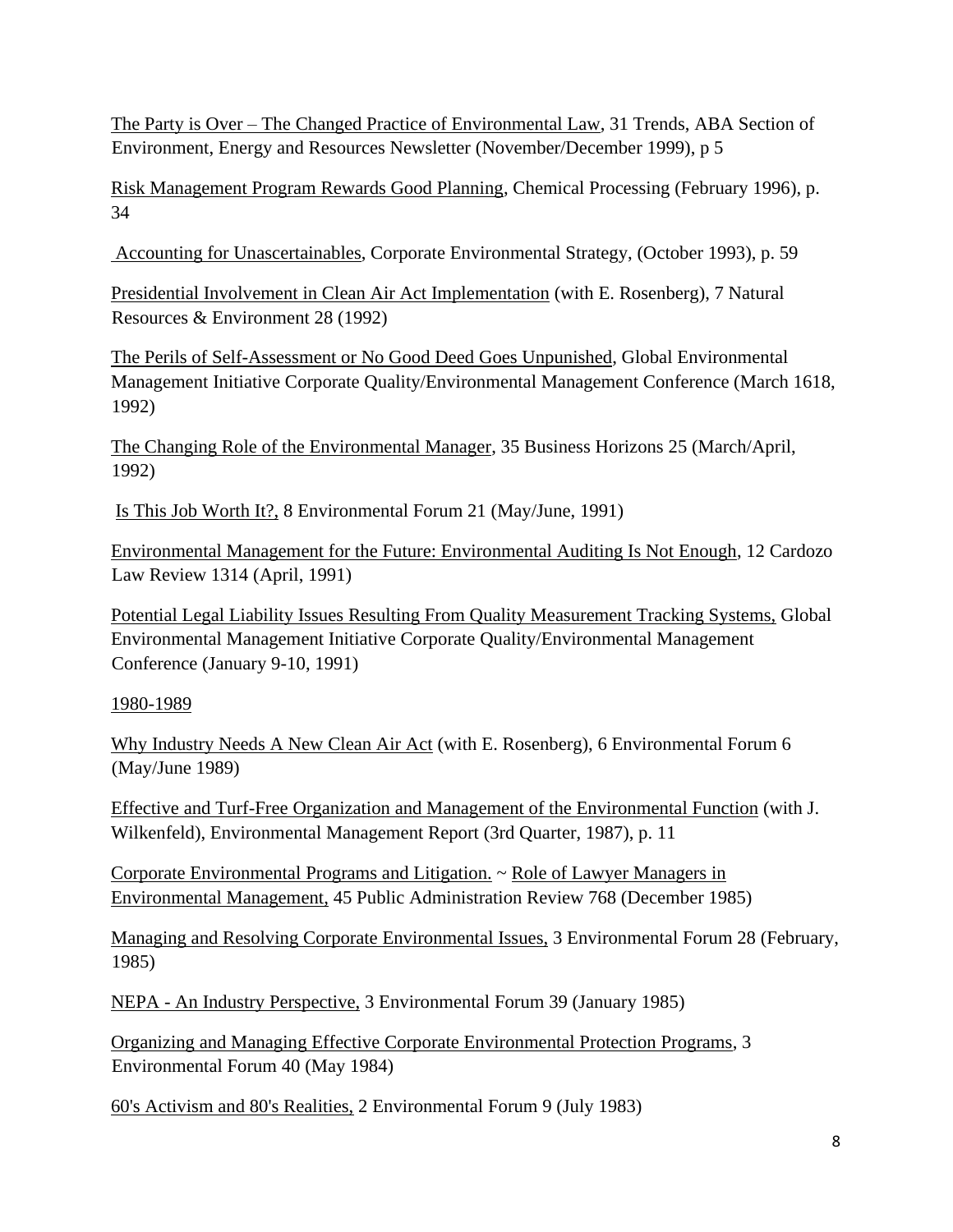#### 1973 –1979

Practical Considerations of Hazardous Waste Management Under RCRA (with J. DiNal), 1 Environmental Regulation Analyst 10 (December 1979)

Environmental Problems Relating to Uranium Mining and Milling, 11 Nat. Res. L. 277 (1978) and 16 Public Land and Resources Law Digest 95 (1979)

Oil and Air Do Not Mix. The Clean Air Act Amendments of 1977, 29 Southwestern Legal Foundation 333 (1978)

Recent NEPA Effects On Industrial Development, 9 Nat. Res. L. 479 (1976)

Operational Impact of NEPA and Related Environmental Laws, Regulations and Orders on Mineral Operations, 19 Rocky Mountain Mineral Law Institute 47 (1974)

A Summary of Land Use Regulations in Colorado, State Land Use Programs, Committee Print, Senate Committee on Interior and Insular Affairs, 93rd Cong. 2nd Sess. (1974)

The National Environmental Policy Act of 1969, The Brave New World of Environmental Legislation, 6 Nat. Res. L. 44 (1973)

# **REPRESENTATIVE GOVERNMENTAL COMMITTEES AND TESTIMONY**

EPA Workshop on Integrated Permitting in the UK (2007)

EPA Workshop-Tailored Audit Policy for New Owners (2007)

EPA Environmental Audit Policy, (lead -off speaker) (1994)

Member, Panel on Administrative Factors Associated with the Implementation of Market-Based Environmental Programs, National Academy of Public Administration (1992 - 1994)

Chairman, Energy and Natural Resources Committee, Water Quality 2000 (1989) and Member, Steering Committee (1989 - 1993)

Co-Chairman, EPA, Joint Agency Industry Program on Improving Environmental Management (1989)

Office of Technology Assessment (Clean Air Act Amendments) (1987)

EPA Enforcement Division, Washington, D.C. (Oxy management programs) (1986)

EPA Workshops on Environmental Auditing (1983 – 1984)

EPA Workshop on Groundwater (1980)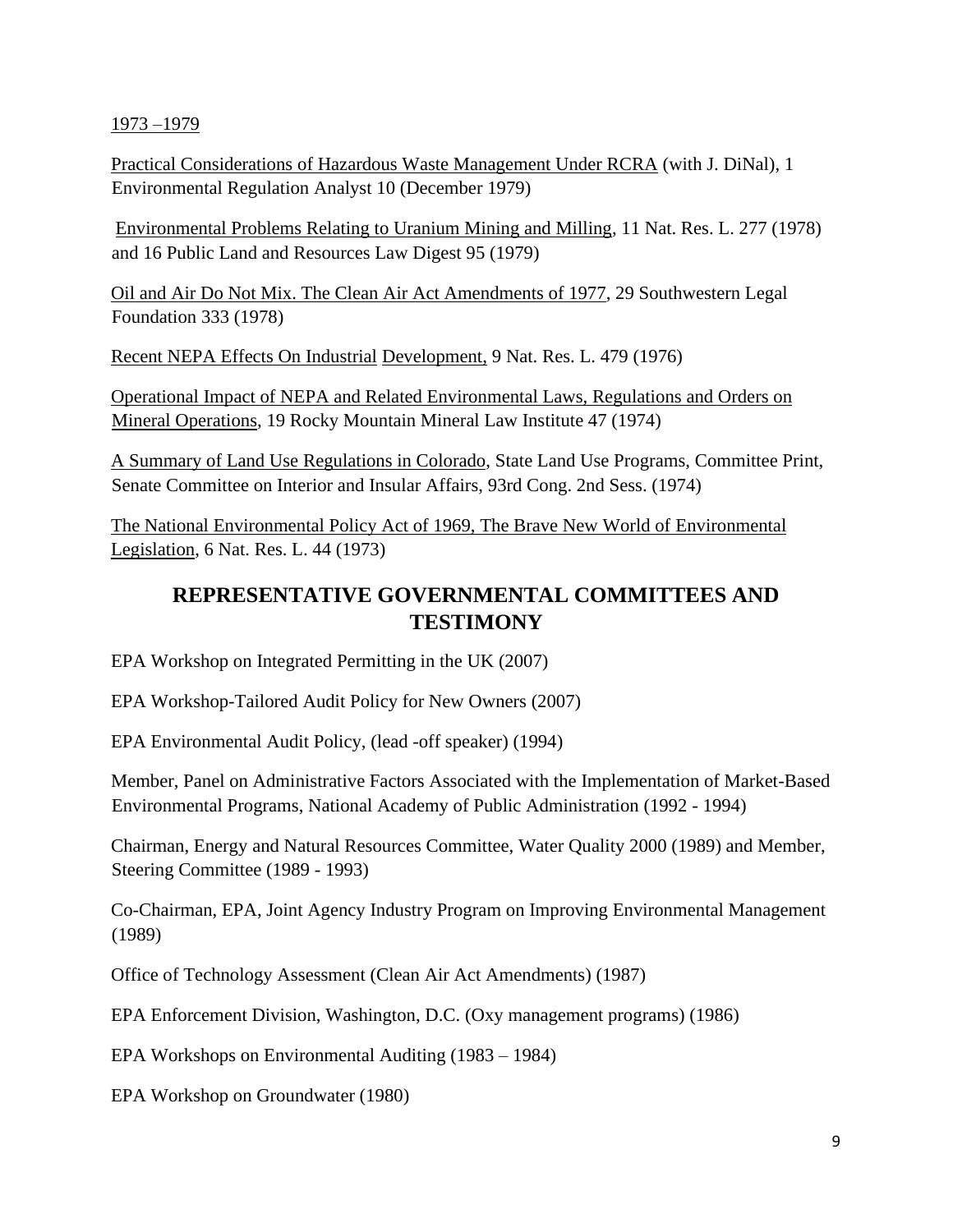National Commission on Air Quality Workshops on Regulatory Reform (1980 **–** 1981)

U.S. Senate S. 1480 (Superfund) (1980)

EPA Consolidated Permit Regulations (1980)

Presidential Public Forum on Domestic Policy (1974)

Council on Environmental Quality National Environmental Policy Act Guidelines (1974)

Federal Energy Administration Workshops (1974)

# **REPRESENTATIVE TRADE ASSOCIATIONS**

Founding Member and Member, Steering Committee, Corporate Environmental, Health and Safety Management Roundtable (East) (1988-2000), Chairman (1999-2000) and alumni/participant (2000 through present)

Member, EH&S Officers Council, Conference Board (1995- 2000)

Environmental, Health and Safety Management Roundtable (West) (1992 - 1994) Chairman, Los Angeles Chamber of Commerce Air Quality Committee (1986 –1988)

Member, American Petroleum Institute, Health and Environment General Committee (1986 – 1994; 1999-2000)

International Petroleum Industrial Conservation Association, Environmental Coordinating Committee (Global Climate Change) (1999-2000)

Conference Board, Reputation Council (1998-2000)

Chairman, Hazardous and Solid Waste Committee and Member, Executive Committee, Environmental Quality Committee, U.S. Chamber of Commerce (1983-1984)

Member, Air and Water Committees, National Environmental Development Association (1977 - 1992) and Clean Air Regulatory Project (1995-1999)

Member, Environmental Management Committee, Chemical Manufacturers Association (1978- 1980)

## **BAR ASSOCIATIONS**

Section of Environment, Energy and Resources, American Bar Association (1971-present)

Member, Council (governing body 1991-1994, 1978-1981)

Liaison, ISO 14000 Activities (1996-2002)

American Law Institute (Life Member) (1985 through present)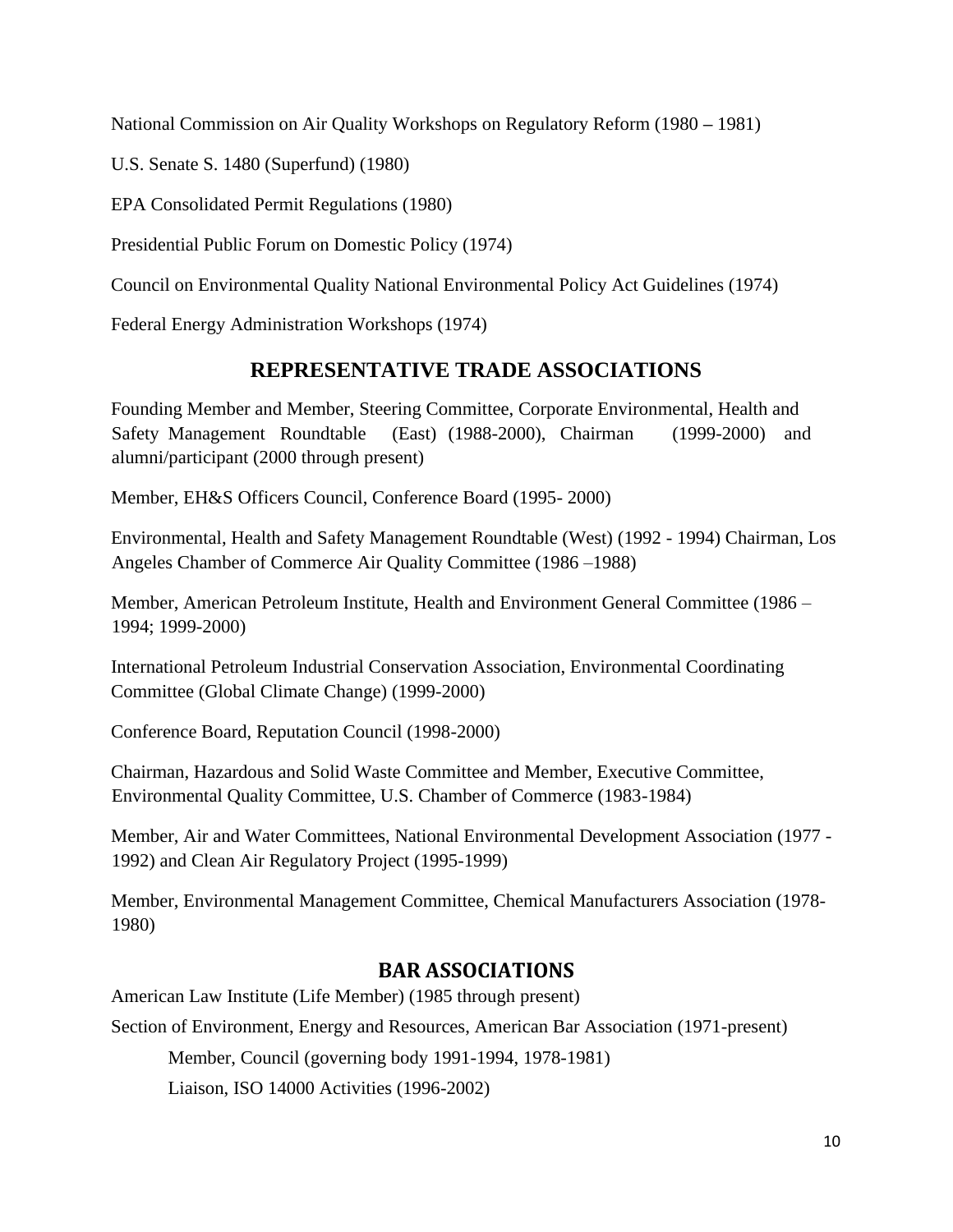Co--Chairman, Climate Change, Sustainable Development and Ecosystems Committee (2008-2011)

Vice--Chairman, Climate Change, Sustainable Development and Ecosystems Committee (1999-2008) (2011-2013)

Liaison for IS0 14001 (1996-2002)

Vice- Chairman, Special Committee on Corporate Counsel (1995-1999); Chairman, Committee on International Environmental Law (1989-1991)

Co-Chairman, Special Committee on International Environmental Law (1988-1989)

Chairman, Membership Committee (1982-1985)

Liaison, Standing Committee on Environmental Law (1982, 1994-1995, 2000-2002)

Chairman, Air Quality Committee (1975-1978)

Vice-Chairman, Committee on Environmental Quality (1973-1975).

### **BOARDS**

Member, Standards Board, Board of Environmental, Health & Safety Auditor Certifications (2006-2020)

Member, Board of Directors, National Safety Council (1990-1994)

Member, Board of Directors (1981-1989, 1990-1995 and 1999-2004) and Member, Executive Committee (1984-1989 and 1999-2004), Chairman Finance and Audit Committee (2004); Member, Advisory Council (2004-present) Environmental Law Institute

Member, Board of Directors, National Environmental Development Association (1984-1999)

Member, Advisory Board, Hazardous Waste and Toxic Torts Reporter (1986-1991)

Member, ANSI/RAB Board (certification of ISO 14000 auditors) (1997-1998)

Member, Advisory Board, Environmental Programs, Pace University School of Law (19961998)

Member, Advisory Board, Environmental Programs, Columbia Law School (1998 – present)

Member, Advisory Board, Environmental Law Reporter (1994-2008) and Safety and Health Reporter (2000-2008)

Member, Advisory Boards, Environmental, Health and Safety Management and Corporate Environmental Strategies (1999-2008)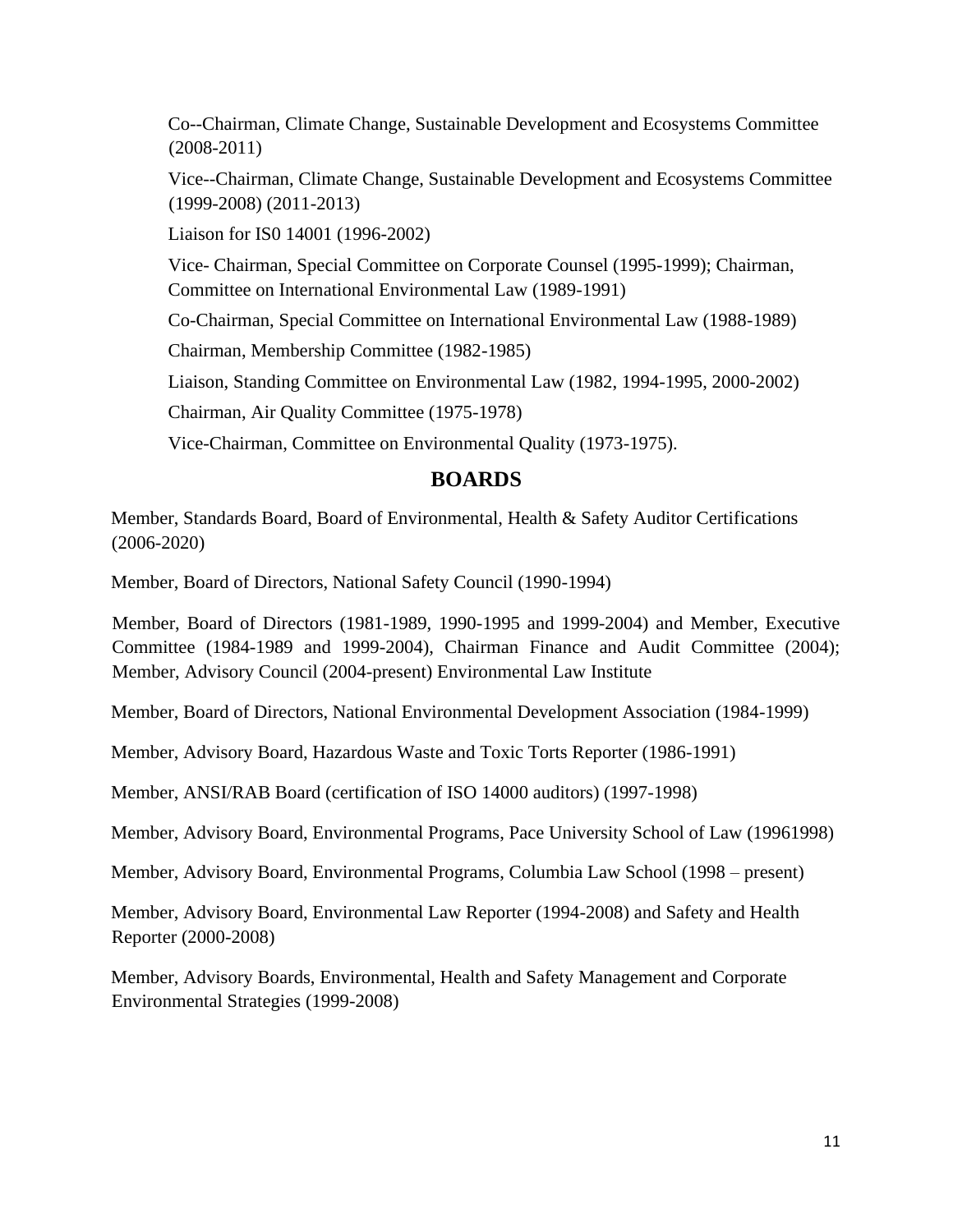# **REPRESENTATIVE LECTURES AND WEBINARS**

Corporate Environmental, Health and Safety Management Roundtable (variety of management subjects, most recently in 2019)

Environmental Law Institute (variety of management subjects, most recently in 2016)

Leveraging the Power of EHS Management Systems in China and Other Emerging Economies (Conference Board) (2015)

EPA Audit Policy (DC Bar Association) (2016)

Balancing EHS Legal Compliance and EHS Risk Management (with King & Spaulding and Dakota Software) (2016)

Presentation to Shanghai Auditors- Compliance Assurance and Integration Through Effective Risk-Based Management (2015)

International Business Communications Programs on Environmental Management, ISO 14000 and Environmental Management Information Systems

Auditing Roundtable (most recent 2007)

Co-Chairman, American Law Institute/American Bar Association (ALI/ABA) National Conference on Hazardous Waste; Law and Risk Management

Chaired Air Program portion of annual ALI/ABA Conference on Environmental Law (1972- 1992); ALI/ABA Conferences on International Environmental Law (2002) and NEPA (2003)

ABA Keystone Conferences on Environmental Law

ABA Annual and Fall Meeting programs

Los Angeles, Denver, Maryland, Minnesota and New York City Bar Associations

Symposium on Environmental Law for Harvard Law School

Rocky Mountain Mineral Law Foundation Annual Institute Southwestern

Legal Foundation and Conservation Foundation Universities of Utah and Colorado.

## **TEACHING**

Guest Lecturer, **Vanderbilt Law School,** 2021 Professor Vanderburgh's

class on environmental law)

Guest Lecturer, U**SC Law School,** 1987, 1988 and 1990 (Professor Stone's Seminar on International Issues)

Guest Lecturer, C**olumbia Law School,** 1984 (Professor Grad's Seminar on Environmental Litigation)